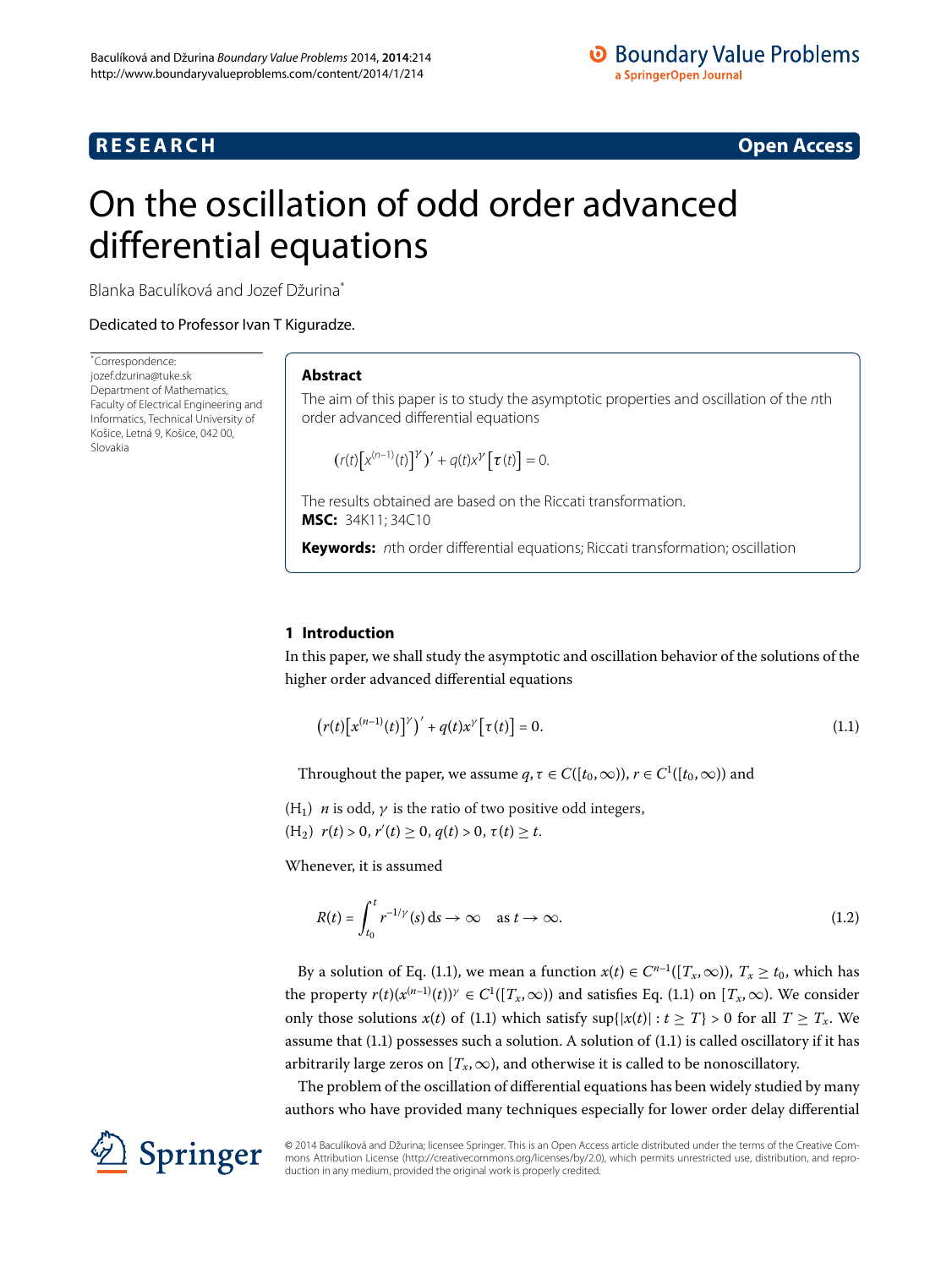equations. Dong in [\[](#page-8-0)] improved and extended the Riccati transformation to obtain new oscillatory criteria for the second order delay differential equations

$$
\left[r(t)\left[x'(t)\right]^{\gamma}\right]' + q(t)x^{\gamma}\left[\tau(t)\right] = 0.
$$

Grace *et al.* in [2[\]](#page-8-1) and the present authors in [3[–](#page-8-2)6] used the comparison technique for the third order delay differential equation

$$
\left[r(t)\left[x''(t)\right]^{\gamma}\right]' + q(t)x^{\gamma}\left[\tau(t)\right] = 0
$$

that was compared with the oscillation of certain first order differential equation.

On the other hand, there are comparatively less methods established for the advanced differential equations. The aim of the paper is to fill this gap in the oscillation theory.

<span id="page-1-2"></span>**Remark 1** All functional inequalities considered in this paper are assumed to hold eventually, that is, they are satisfied for all *t* large enough.

## **2 Main results**

Our results essentially use the following estimate which is due to Philos and Staikos (see  $[7]$  $[7]$  and  $[8]$ ).

**Lemma** A *Let*  $z \in C^j([t_0,\infty))$ . Assume that  $z^{(j)}$  is of fixed sign and not identically zero on *a* subray of  $[t_0, \infty)$ . If, moreover,  $z(t) > 0$ ,  $z^{(j-1)}(t)z^{(j)}(t) \leq 0$ , and  $\lim_{t\to\infty} z(t) \neq 0$ , then for *every*  $k \in (0, 1)$  *there exists*  $t_k \geq t_0$  *such that* 

<span id="page-1-1"></span>
$$
z(t) \ge \frac{k}{(j-1)!} t^{j-1} |z^{(j-1)}(t)| \tag{2.1}
$$

<span id="page-1-3"></span>*holds on*  $[t_k, \infty)$ .

The following useful result will be used later in the proofs of our main results.

**Lemma 1** Assume  $x(t) > 0$ ,  $x'(t) > 0$ ,  $x''(t) > 0$ , eventually. Then, for arbitrary  $k_0 \in (0,1)$ ,

$$
x[\tau(t)] \ge k_0 \frac{\tau(t)}{t} x(t), \tag{2.2}
$$

*eventually*.

*Proof* It follows from the monotonicity of  $x'(t)$  that

<span id="page-1-0"></span>
$$
x[\tau(t)] - x(t) = \int_t^{\tau(t)} x'(s) ds \ge x'(t) (\tau(t) - t).
$$

That is,

$$
\frac{x[\tau(t)]}{x(t)} \ge 1 + \frac{x'(t)}{x(t)}(\tau(t) - t).
$$
\n(2.3)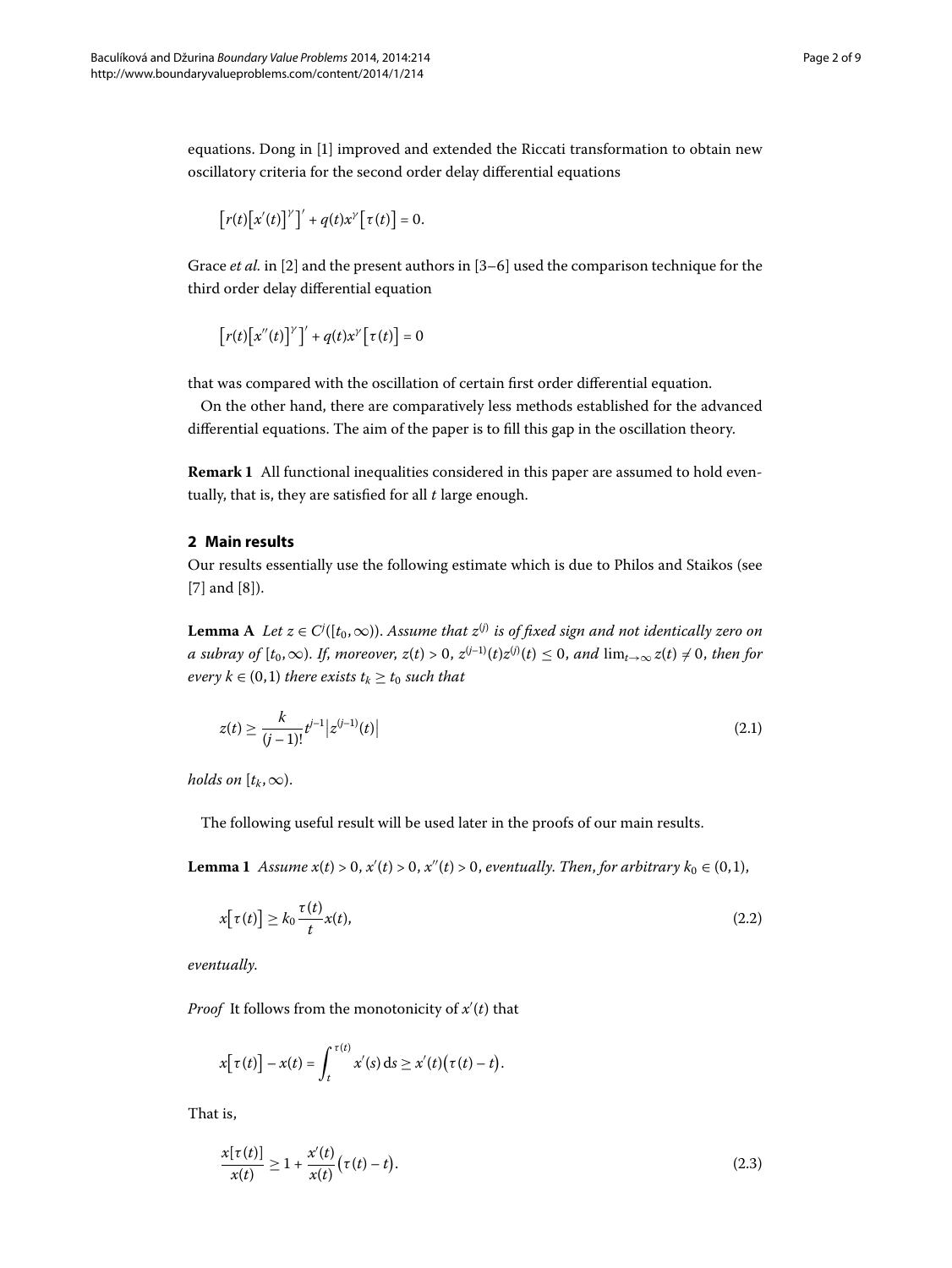On the other hand, since  $x(t) \to \infty$  as  $t \to \infty$ , then for any  $k_0 \in (0,1)$  there exists  $t_1$  large enough such that

$$
k_0x(t) \leq x(t) - x(t_1) = \int_{t_1}^t x'(s) \, ds \leq x'(t)(t - t_1) \leq x'(t)t,
$$

or equivalently,

$$
\frac{x'(t)}{x(t)} \ge \frac{k_0}{t}.\tag{2.4}
$$

<span id="page-2-3"></span>Using  $(2.4)$  $(2.4)$  $(2.4)$  in  $(2.3)$ , we obtain

$$
\frac{x[\tau(t)]}{x(t)} \geq 1 + \frac{k_0}{t}(\tau(t) - t) \geq k_0 \frac{\tau(t)}{t}.
$$

The proof is complete.

The positive solutions of  $(1.1)$  $(1.1)$  $(1.1)$  have the following structure.

**Lemma 2** If  $x(t)$  is a positive solution of (1.1), then  $r(t)[x^{(n-1)}(t)]^{\gamma}$  is decreasing, all deriva- $$ 

$$
x'(t) > 0, \qquad x''(t) > 0, \qquad x^{(n-1)}(t) > 0, \qquad x^{(n)}(t) < 0 \tag{2.5}
$$

*or*

$$
(-1)^{i} x^{(i)}(t) > 0, \quad i = 1, 2, \dots, n. \tag{2.6}
$$

*Proof* Since  $x(t)$  is a positive solution of (1[.](#page-0-1)1), then it follows from (1.1) that

 $(r(t)[x^{(n-1)}(t)]^{\gamma})' = -q(t)x^{\gamma}[t] < 0.$ 

Thus,  $r(t)[x^{(n-1)}(t)]^{\gamma}$  is decreasing, which implies that either  $x^{(n-1)}(t) > 0$  or  $x^{(n-1)}(t) < 0$ . But the case  $x^{(n-1)}(t) < 0$  implies  $r(t)[x^{(n-1)}(t)]^{\gamma} < -M < 0$ . An integration from  $t_1$  to *t* yields

$$
x^{(n-2)}(t) < x^{(n-2)}(t_1) - M^{1/\gamma} \int_{t_1}^t r^{-1/\gamma}(s) \, \mathrm{d}s,
$$

but in view of (1.2)  $x^{(n-2)}(t) \rightarrow -\infty$  for  $t \rightarrow \infty$ . Repeating this procedure, we obtain that  $x(t) \rightarrow -\infty$  and this is a contradiction, and we conclude that  $x^{(n-1)}(t) > 0$ . Moreover,  $x^{(n-1)}(t) > 0$  implies that either  $x^{(n-2)}(t) > 0$  or  $x^{(n-2)}(t) < 0$ , but the first case leads to  $x^{(i)}(t) > 0$  for  $0 \le i \le n-2$ . Repeating these considerations, we verify that  $x(t)$  satisfies either  $(2.5)$  $(2.5)$  $(2.5)$  or  $(2.6)$ .

On the other hand, since  $x^{(n-1)}(t) > 0$ , then using  $r'(t) > 0$  in

$$
0 > (r(t)[x^{(n-1)}(t)]^{\gamma})' = r'(t)[x^{(n-1)}(t)]^{\gamma} + r(t)\gamma[x^{(n-1)}(t)]^{\gamma-1}x^{(n)}(t),
$$

we conclude that  $x^{(n)}(t) < 0$ . The proof is complete.  $\Box$ 

<span id="page-2-2"></span><span id="page-2-1"></span><span id="page-2-0"></span> $\Box$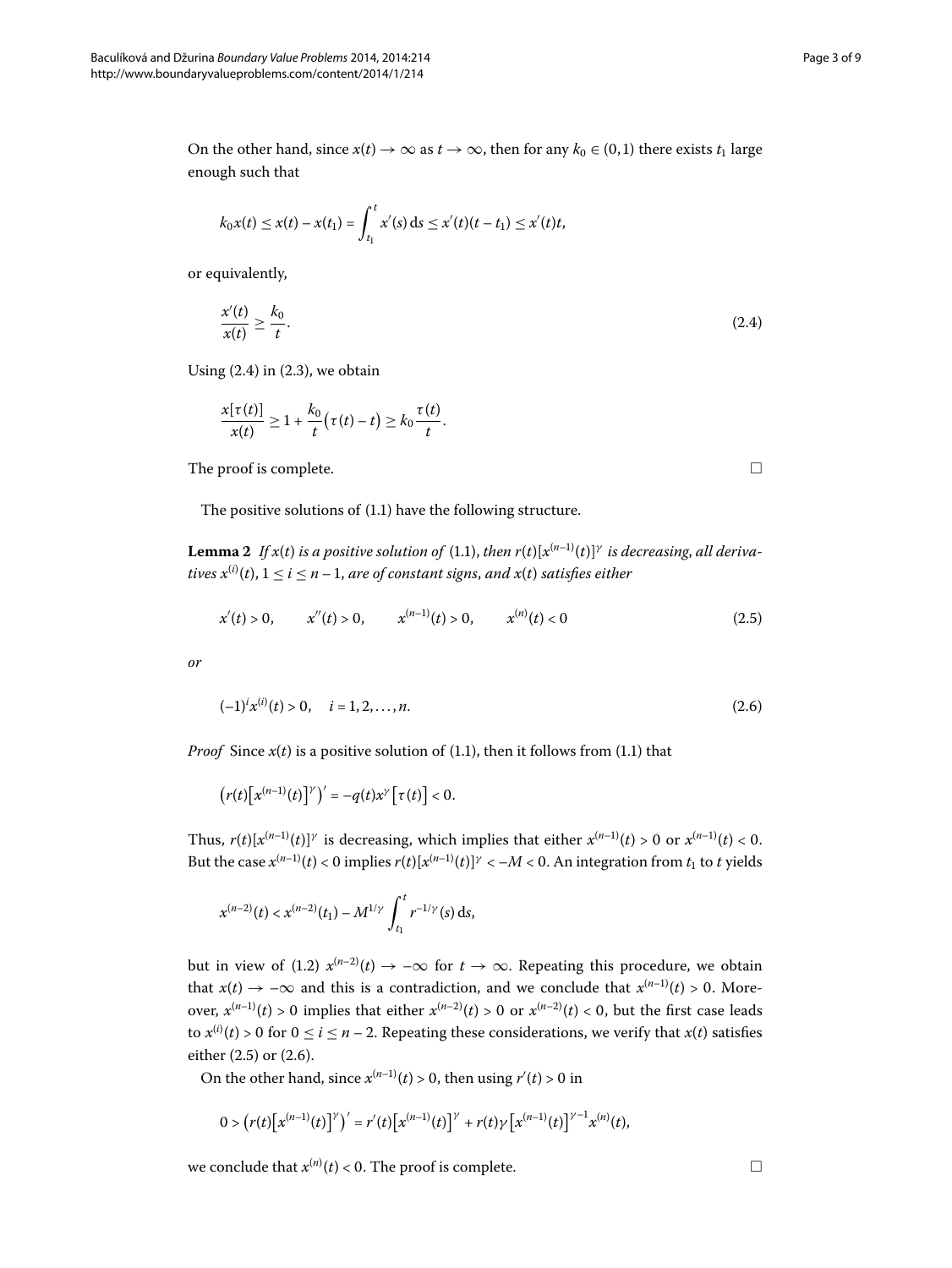Now, we offer some criteria for certain asymptotic behavior of all nonoscillatory solutions. For our further references, we set

$$
Q(t) = \int_t^\infty q(s) \left(\frac{\tau(s)}{s}\right)^{\gamma} ds
$$

<span id="page-3-4"></span>and

<span id="page-3-0"></span>
$$
P(t) = \frac{1}{r^{1/\gamma}(t)} \left[ \int_t^{\infty} q(s) \, \mathrm{d} s \right]^{1/\gamma}.
$$

**Theorem 1** Assume that

<span id="page-3-3"></span>
$$
\liminf_{t \to \infty} \frac{1}{Q(t)} \int_{t}^{\infty} \frac{s^{n-2} Q^{1+1/\gamma}(s)}{r^{1/\gamma}(s)} ds > \frac{(n-2)!}{(\gamma+1)^{1+1/\gamma}}
$$
\n(2.7)

*and*

<span id="page-3-2"></span>
$$
\int_{t_0}^{\infty} s^{n-2} P(s) \, \mathrm{d}s = \infty,\tag{2.8}
$$

*then every nonoscillatory solution*  $x(t)$  *of (1.1) satisfies*  $\lim_{t\to\infty} x(t) = 0$ .

*Proof* Assume that  $x(t)$  is an eventually positive solution of (1[.](#page-0-1)1). First assume that  $x(t)$ satisfies (2.5). By (2.7), it is easy to see that there exists some  $k \in (0,1)$  such that

$$
\liminf_{t \to \infty} \frac{k^{1+1/\gamma}}{Q(t)} \int_{t}^{\infty} \frac{s^{n-2} Q^{1+1/\gamma}(s)}{r^{1/\gamma}(s)} ds > \frac{(n-2)!}{(\gamma+1)^{1+1/\gamma}}.
$$
\n(2.9)

We put  $k_0 = k^{1/\gamma}$ , then setting (2[.](#page-0-1)2) into (1.1), we get

$$
\big(r(t)\big[x^{(n-1)}(t)\big]^{\gamma}\big)' + kq(t)\frac{\tau^{\gamma}(t)}{t^{\gamma}}x^{\gamma}(t) \leq 0.
$$

We define

<span id="page-3-1"></span>
$$
w(t) = \frac{r(t)[x^{(n-1)}(t)]^{\gamma}}{x^{\gamma}(t)} > 0.
$$
\n(2.10)

Differentiating *w*(*t*), one gets

$$
w'(t) = \frac{[r(t)[x^{(n-1)}(t)]^{\gamma}]}{x^{\gamma}(t)} - \gamma \frac{r(t)[x^{(n-1)}(t)]^{\gamma}}{x^{\gamma}(t)} \frac{x'(t)}{x(t)}
$$
  
 
$$
\leq -\frac{kq(t)\tau^{\gamma}(t)}{t^{\gamma}} - \gamma w(t) \frac{x'(t)}{x(t)}.
$$
 (2.11)

On the other hand, Lemma [A](#page-1-2) implies

$$
x'(t) \geq \frac{k}{(n-2)!} t^{n-2} x^{(n-1)}(t).
$$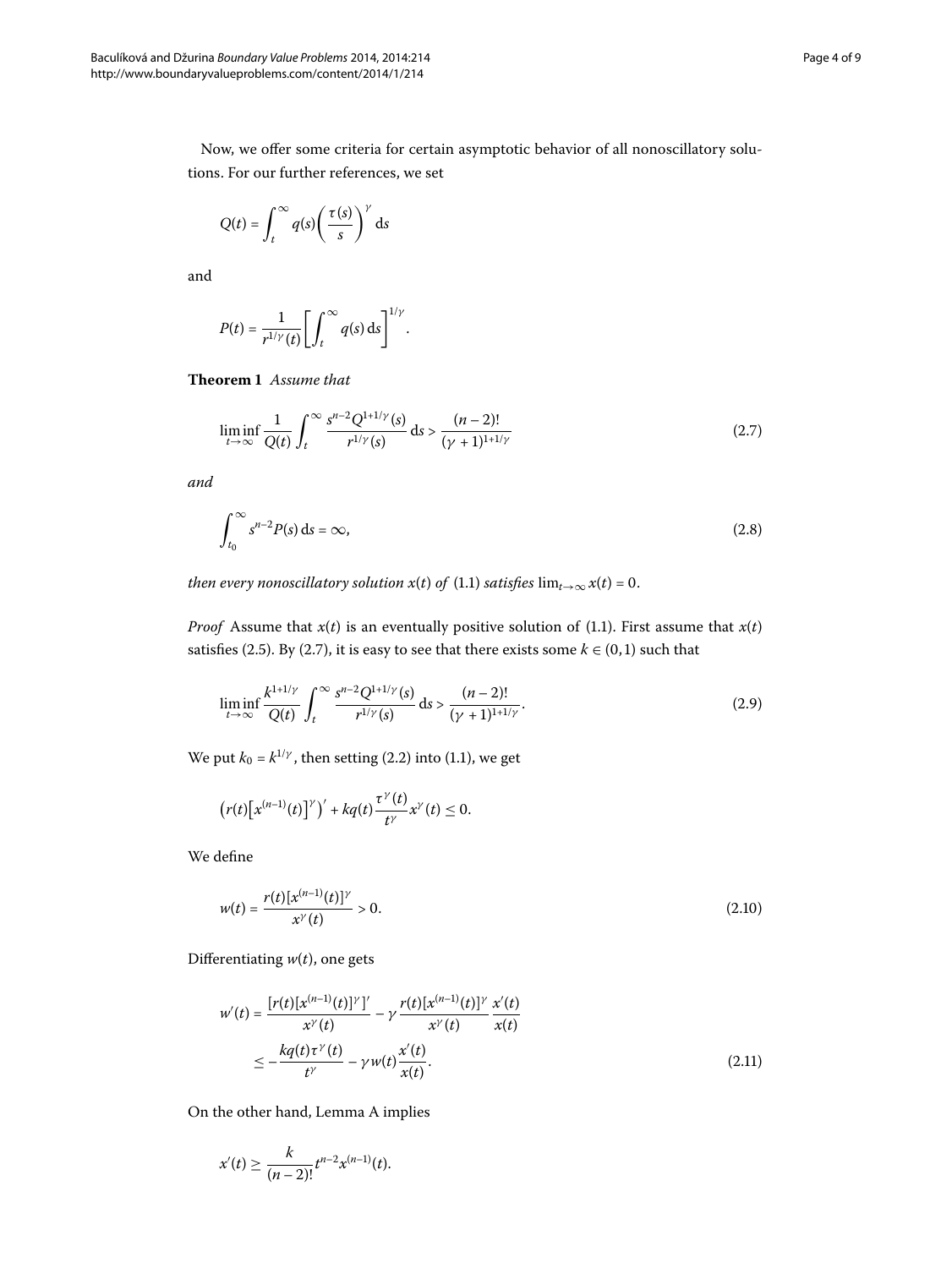Setting the last inequality into  $(2.11)$  $(2.11)$  $(2.11)$ , we obtain

<span id="page-4-2"></span>
$$
w'(t) \leq -k \bigg[ q(t) \bigg( \frac{\tau(t)}{t} \bigg)^{\gamma} + \gamma w^{1+1/\gamma} (t) \frac{t^{n-2}}{(n-2)! r^{1/\gamma} (t)} \bigg].
$$

Integrating the last inequality from  $t$  to  $\infty$ , we have

$$
w(t) \ge k \left[ Q(t) + \frac{\gamma}{(n-2)!} \int_{t}^{\infty} w^{1+1/\gamma} (s) \frac{s^{n-2}}{r^{1/\gamma} (s)} ds \right]
$$
 (2.12)

or

$$
\frac{w(t)}{kQ(t)} \ge 1 + \frac{\gamma k^{1+1/\gamma}}{(n-2)!(Q(t))} \int_t^{\infty} \frac{s^{n-2}}{r^{1/\gamma}(s)} Q^{1+1/\gamma}(s) \left(\frac{w(s)}{kQ(s)}\right)^{1+1/\gamma} ds,
$$

eventually, let us say  $t \ge t_1$ . Since  $w(t) > kQ(t)$ , then

<span id="page-4-0"></span>
$$
\inf_{t\geq t_1}\frac{w(t)}{kQ(t)}=\lambda\geq 1.
$$

Thus,

<span id="page-4-1"></span>
$$
\frac{w(t)}{kQ(t)} \ge 1 + \frac{\gamma (k\lambda)^{1+1/\gamma}}{(n-2)!Q(t)} \int_{t}^{\infty} \frac{s^{n-2}}{r^{1/\gamma}(s)} Q^{1+1/\gamma}(s) ds.
$$
\n(2.13)

From (2.9), we see that there exists some positive  $\eta$  such that

$$
\frac{k^{1+1/\gamma}}{(n-2)!Q(t)} \int_{t}^{\infty} \frac{s^{n-2}}{r^{1/\gamma}(s)} Q^{1+1/\gamma}(s) ds > \eta > (\gamma+1)^{-\frac{\gamma+1}{\gamma}}.
$$
 (2.14)

Combining  $(2.13)$  together with  $(2.14)$ , we have

$$
\frac{w(t)}{kQ(t)} \geq 1 + \gamma \lambda^{1+1/\gamma} \eta.
$$

Therefore,

$$
\lambda \geq 1 + \gamma \lambda^{1+1/\gamma} \eta > 1 + \gamma \lambda^{1+1/\gamma} (\gamma + 1)^{-\frac{\gamma + 1}{\gamma}}
$$

or equivalently,

$$
0 > \frac{1}{\gamma + 1} + \frac{\gamma}{\gamma + 1} \left(\frac{\lambda}{\gamma + 1}\right)^{1 + 1/\gamma} - \frac{\lambda}{\gamma + 1}.
$$

This contradicts the fact that the function

$$
f(\alpha)=\frac{1}{\gamma+1}+\frac{\gamma}{\gamma+1}\alpha^{1+1/\gamma}-\alpha
$$

is nonnegative for all  $\alpha > 0$ , and we conclude that  $x(t)$  cannot satisfy (2.5).

Now we assume that *x*(*t*) satisfies (2[.](#page-2-2)6). Then there exists a finite  $\lim_{t\to\infty} x(t) = \ell$ . We claim that  $\ell = 0$ . Assume that  $\ell > 0$ . Integrating (1.1) from *t* to  $\infty$ , we obtain

$$
r(t)\big(x^{(n-1)}(t)\big)^{\gamma} \geq \int_t^{\infty} q(s)x^{\gamma} \big[\tau(s)\big] ds \geq \ell^{\gamma} \int_t^{\infty} q(s) ds,
$$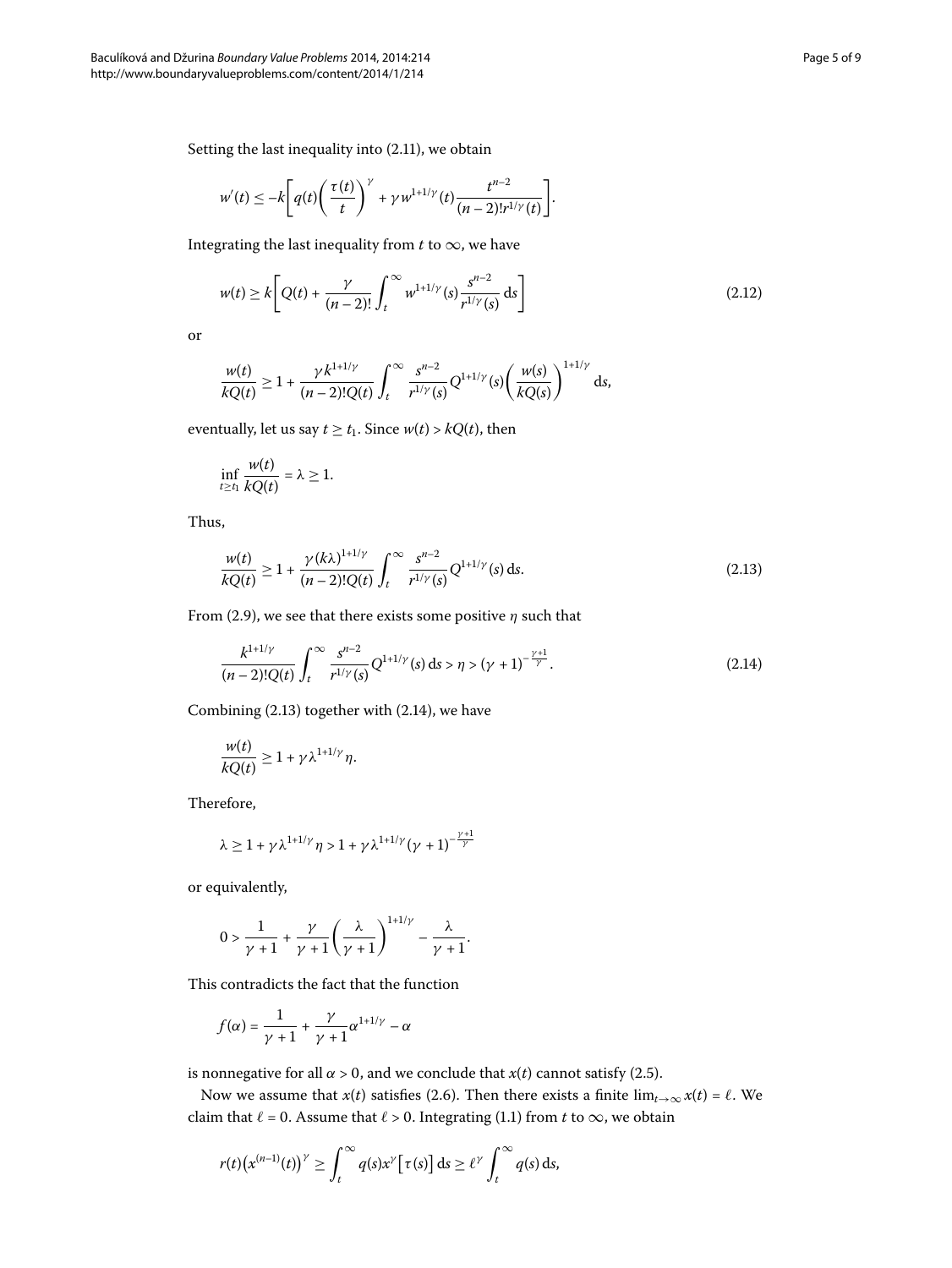which implies

$$
x^{(n-1)}(t) \geq \ell P(t).
$$

Integrating the last inequality twice from  $t$  to  $\infty$ , we get

$$
x^{(n-3)}(t) \geq \ell \int_t^{\infty} \int_u^{\infty} P(s) \, \mathrm{d} s \, \mathrm{d} u = \ell \int_t^{\infty} P(s)(s-t) \, \mathrm{d} s.
$$

Repeating this procedure, we arrive at

$$
-x'(t) \geq \frac{\ell}{(n-3)!} \int_t^{\infty} (s-t)^{n-3} P(s) \, \mathrm{d} s.
$$

Now, integrating from  $t_1$  to  $\infty$ , we see that

$$
x(t_1) \geq \frac{\ell}{(n-2)!} \int_{t_1}^{\infty} (s-t_1)^{n-2} P(s) ds \geq \frac{\ell}{2^{n-2}(n-2)!} \int_{2t_1}^{\infty} s^{n-2} P(s) ds,
$$

which contradicts (2.8), and so we have verified that  $\lim_{t\to\infty} x(t) = 0$ .

<span id="page-5-0"></span> $\Box$ 

**Example 1** Consider the odd order ( $n \ge 3$ ) nonlinear differential equation

$$
\left(t\left(x^{(n-1)}(t)\right)^3\right)' + \frac{\beta}{t^{3n-3}}x^3(\lambda t) = 0, \quad \beta > 0, \lambda > 1.
$$
 (2.15)

Here  $q(t) = \beta/t^{3n-3}$  and  $\tau(t) = \lambda t$ , so that

$$
Q(t) = \int_t^{\infty} q(s) \left(\frac{\tau(s)}{s}\right)^3 ds = \frac{\lambda^3 \beta}{(3n-4)t^{3n-4}},
$$

$$
P(t) = \frac{1}{r^{1/3}(t)} \left[ \int_t^{\infty} q(s) ds \right]^{1/3} = \left(\frac{\beta}{3n-4}\right)^{1/3} \frac{1}{t^{n-1}}.
$$

Consequently,

$$
\int_{t_0}^{\infty} s^{n-2} P(s) \, ds = \left( \frac{\beta}{3n-4} \right)^{1/3} \int_{t_0}^{\infty} \frac{1}{s} \, ds = \infty,
$$

 $i.e., (2.8) holds; moreover, (2.7) reduces to$  $i.e., (2.8) holds; moreover, (2.7) reduces to$  $i.e., (2.8) holds; moreover, (2.7) reduces to$ 

$$
\lambda \beta^{1/3} > \left(\frac{3n-4}{4}\right)^{4/3} (n-2)!,
$$

which[,](#page-3-4) by Theorem 1, guarantees that all nonoscillatory solutions of  $(2.15)$  tend to zero at infinity.

Let  $\{A_m(t)\}_{m=0}^\infty$  be a sequence of continuous functions defined as follows,

$$
A_0(t) = kQ(t), \quad k \in (0,1) \text{ fixed}
$$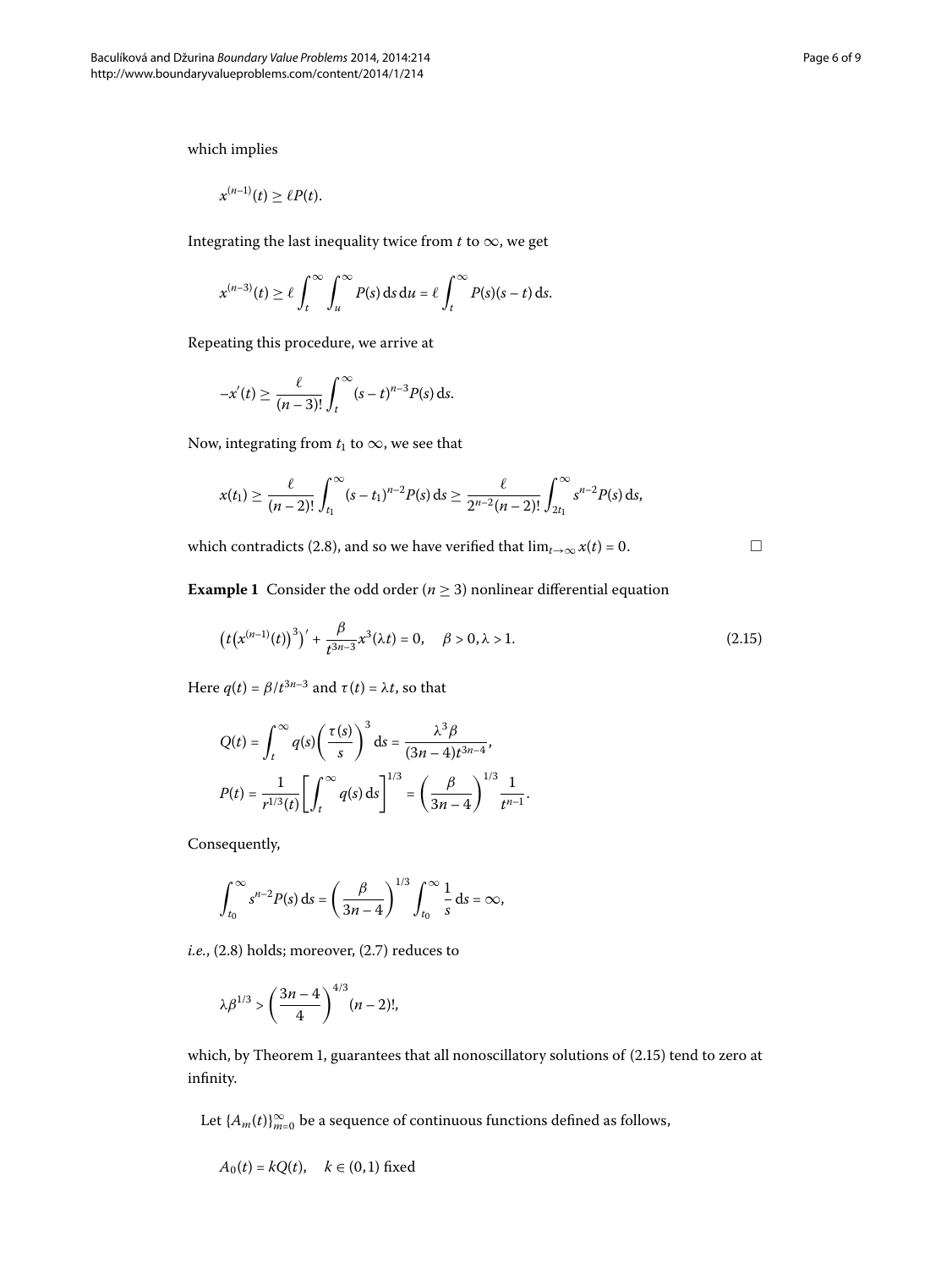<span id="page-6-0"></span>
$$
A_{m+1}(t) = A_0(t) + \frac{k\gamma}{(n-2)!} \int_t^{\infty} A_m^{1+1/\gamma}(s) \frac{s^{n-2}}{r^{1/\gamma}(s)} ds, \quad m = 0, 1, .... \tag{2.16}
$$

Then we have the following result.

**Theorem 2** Assume that (2[.](#page-3-3)8) holds and there exists some  $A_m(t)$  such that

$$
\int_{t_0}^{\infty} q(t) \left(\frac{\tau(t)}{t}\right)^{\gamma} \exp\left(\frac{k\gamma}{(n-2)!} \int_{t_0}^t A_m^{1/\gamma}(s) \frac{s^{n-2}}{r^{1/\gamma}(s)} ds\right) dt = \infty \tag{2.17}
$$

*for some k* ∈ (0,1)[.](#page-0-1) *Then every nonoscillatory solution*  $x(t)$  *of* (1.1) *satisfies* lim<sub> $t\rightarrow\infty$ </sub>  $x(t) = 0$ .

*Proof* Assume that  $x(t)$  is an eventually positive solution of (1[.](#page-0-1)1). By Lemma 2,  $x(t)$  satisfies either (2[.](#page-2-2)5) or (2.6). It follows from the proof of Theorem 1 that if  $x(t)$  satisfies (2.6), then  $(2.8)$  insures that it tends to zero at infinity.

Assume that  $x(t)$  satisfies (2[.](#page-2-1)5). It follows from the proof of Theorem 1 that (2.12) holds for every  $k \in (0, 1)$ .

By induction, using (2.12), it is easy to see that the sequence  $\{A_m(t)\}_{m=0}^{\infty}$  is nondecreasing and  $w(t) \ge A_m(t)$ . Thus the sequence  $\{A_m(t)\}_{m=0}^{\infty}$  converges to  $A(t)$ . By the Lebesgue monotone convergence theorem and letting  $m \to \infty$  in (2.16), we get

$$
A(t) = A_0(t) + \frac{k\gamma}{(n-2)!} \int_t^{\infty} A^{1+1/\gamma}(s) \frac{s^{n-2}}{r^{1/\gamma}(s)} ds,
$$

which in view of  $A(t) \ge A_m(t)$  implies

$$
A'(t) = -kq(t)\left(\frac{\tau(t)}{t}\right)^{\gamma} - \frac{k\gamma}{(n-2)!}A^{1+1/\gamma}(t)\frac{t^{n-2}}{r^{1/\gamma}(t)}
$$
  

$$
\leq -kq(t)\left(\frac{\tau(t)}{t}\right)^{\gamma} - \frac{k\gamma}{(n-2)!}A(t)A_m^{1/\gamma}(t)\frac{t^{n-2}}{r^{1/\gamma}(t)},
$$

eventually, let us say  $t \geq t_1$ . Therefore,

$$
\left[A(t)\exp\left(\frac{k\gamma}{(n-2)!}\int_{t_1}^t A_m^{1/\gamma}(s)\frac{s^{n-2}}{r^{1/\gamma}(s)}\,ds\right)\right]'
$$
  
 
$$
\leq -kq(t)\left(\frac{\tau(t)}{t}\right)^{\gamma}\exp\left(\frac{k\gamma}{(n-2)!}\int_{t_1}^t A_m^{1/\gamma}(s)\frac{s^{n-2}}{r^{1/\gamma}(s)}\,ds\right).
$$

An integration from  $t_1$  to  $t$  yields

$$
0 \le A(t) \exp\left(\frac{k\gamma}{(n-2)!} \int_{t_1}^t A_m^{1/\gamma}(s) \frac{s^{n-2}}{r^{1/\gamma}(s)} ds\right)
$$
  
 
$$
\le A(t_1) - k \int_{t_1}^t q(u) \left(\frac{\tau(u)}{u}\right)^{\gamma} \exp\left(\frac{k\gamma}{(n-2)!} \int_{t_1}^u A_m^{1/\gamma}(s) \frac{s^{n-2}}{r^{1/\gamma}(s)} ds\right) du.
$$

Letting *t*  $\rightarrow \infty$ , we obtain a contradiction. The proof is complete.

and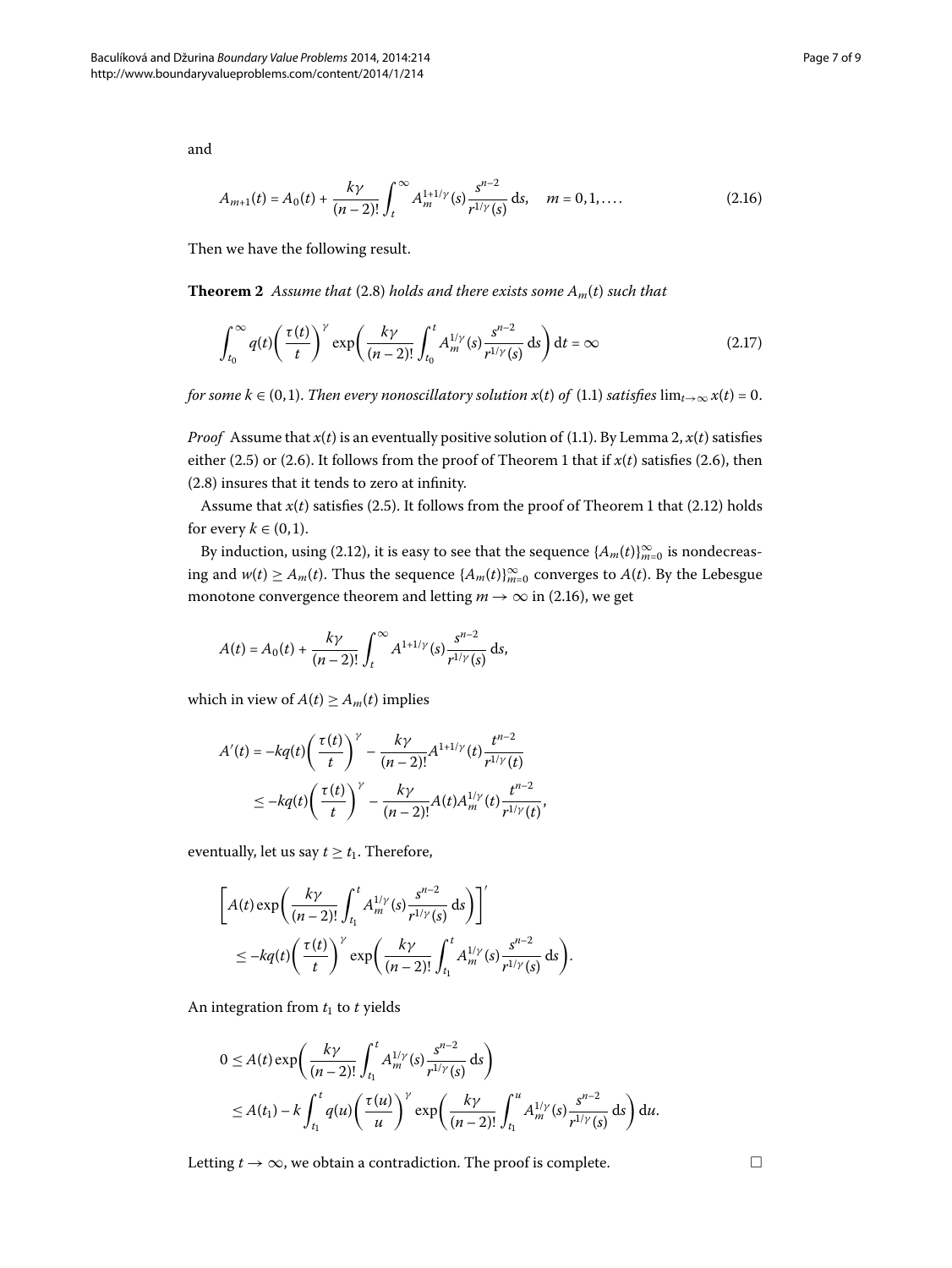<span id="page-7-1"></span>**Theorem 3** Assume that (2[.](#page-3-3)8) holds and there exist some  $k \in (0,1)$  and  $A_m(t)$  such that

<span id="page-7-0"></span>
$$
k \limsup_{t \to \infty} \frac{t^{(n-1)\gamma}}{r(t)} A_m(t) > \left( (n-1)!\right)^{\gamma}.
$$
 (2.18)

*Then every nonoscillatory solution*  $x(t)$  *of (1.1) satisfies*  $\lim_{t\to\infty} x(t) = 0$ .

*Proof* Assume that  $x(t)$  is an eventually positive solution of (1[.](#page-0-1)1) satisfying (2.5). It follows from Lemma [A](#page-1-2) that

$$
x(t) \geq \frac{k^{1/\gamma}}{(n-1)!}t^{n-1}x^{(n-1)}(t),
$$

eventually, where  $k \in (0, 1)$  is the same as in  $A_m(t)$ . Then

$$
\frac{1}{w(t)} = \frac{1}{r(t)} \left( \frac{x(t)}{x^{(n-1)}(t)} \right)^{\gamma} \ge \frac{1}{r(t)} \frac{k}{((n-1)!)^{\gamma}} t^{(n-1)\gamma},
$$

<span id="page-7-3"></span>or equivalently,

$$
((n-1)!)^{\gamma} \geq k \frac{t^{(n-1)\gamma}}{r(t)} w(t) \geq k \frac{t^{(n-1)\gamma}}{r(t)} A_m(t),
$$

which contradicts (2.18).

Letting  $m = 0$  in Theorem 3, we have the following result.

**Corollary 1** Assume that (2[.](#page-3-3)8) holds and

$$
\limsup_{t \to \infty} \frac{t^{(n-1)\gamma}}{r(t)} \int_{t}^{\infty} q(s) \left(\frac{\tau(s)}{s}\right)^{\gamma} ds > \left((n-1)!\right)^{\gamma}.
$$
 (2.19)

*Then every nonoscillatory solution*  $x(t)$  *of* (1.1) *satisfies*  $\lim_{t\to\infty} x(t) = 0$ .

*Proof* It follows from (2.19) that there exists some  $k \in (0, 1)$  such that

$$
k^2 \limsup_{t \to \infty} \frac{t^{(n-1)\gamma}}{r(t)} \int_t^{\infty} q(s) \left(\frac{\tau(s)}{s}\right)^{\gamma} ds > ((n-1)!)^{\gamma},
$$

which is equivalent to

$$
k \limsup_{t \to \infty} \frac{t^{(n-1)\gamma}}{r(t)} A_0(t) > ((n-1)!)^3.
$$

The assertion now follows from Theorem 3[.](#page-7-1)

**Example 2** Consider the third order nonlinear differential equation

$$
\left(t^2\big(x^{(n-1)}(t)\big)^3\right)' + \frac{\beta}{t^{3n-4}}x^3(\lambda t) = 0, \quad \beta > 0, \lambda \ge 1, t \ge 1. \tag{2.20}
$$

<span id="page-7-2"></span> $\Box$ 

<span id="page-7-4"></span> $\Box$